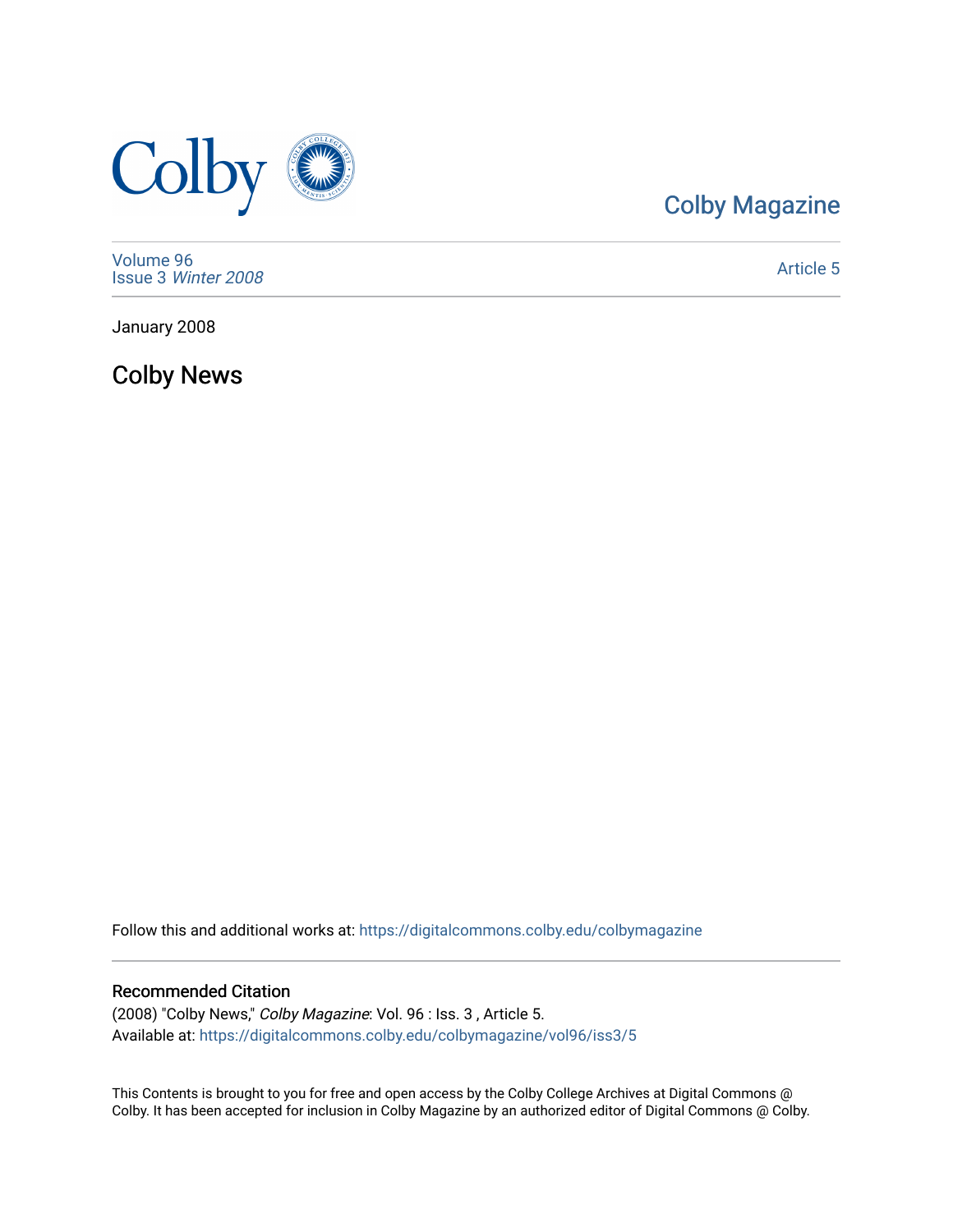# Philanthropist Harold Alfond Dies at 93



Harold Alfond, founder of the Dexter Shoe Co. and a generous supporter of Colby for more than a half century, died November 16, at 93, as this issue of *Colby* was going to press. Alfond's name adorns many facilities at Colby including the athletic center and a residence complex—and across the state. A life overseer at Colby, Alfond received an honorary doctorate in 1980. His late wife, Dorothy "Bibby" Alfond, was a member of the Class of 1938, and their son William '72 is now a trustee. Their nephew Peter Lunder '56 and granddaughter Jennifer Alfond Seeman '92 both serve Colby as overseers. Expect complete coverage in the next issue.

## *Goldfarb Lectures Bring Global Perspectives*

Former U.S. Secretary of State Madeleine Albright, *New York Times* Chief Foreign Correspondent John Burns, and former counter-terrorism advisor Richard Clarke have more in common than that they spoke at Colby this fall.

The speakers discussed a range of topics, from Clarke's assessment of misconceptions about the war in Iraq to Burns's from-the-ground account of life in Baghdad to Albright's vision for diplomacy and human rights for all.

From their various vantages, each expressed concern about the perception of the United States internationally and looked forward to a time when the U.S. holds the respect of the international community. To hear the speeches in their entirety, visit www.colby.edu/goldfarb.

—*Ruth Jacobs*

### *AMERICA IN THE WORLD*



### Richard Clarke, *September 23, Government Department Goldfarb Lecture*

"Remember right after 9/11, when two days later there was a spontaneous demonstration, 100,000 people with candles in the streets of—Tehran. People throughout the Islamic world thought Al Qaeda had gone too far, was killing innocent people, killing Muslims among them. We had an opportunity then to unite the world against this ideology. And we blew it."

### John F. Burns, *September 30, 55th Lovejoy Convocation*

"I take encouragement that America will once again emerge from this time of adversity and continue in the future, perhaps under a different president, perhaps after it has extricated itself from Iraq, to be what my father told me as a NATO general himself in the 1950s. ... He said, '[Americans] are the people that keep the peace in the world in our time, and don't forget it.' It was true then, it is true now, and may God grant that this nation finds its way through its present adversity and is once again in the minds and hearts of the people of the world what it has been, especially throughout most of my lifetime—admired, regarded, loved."





### Madeleine Albright, *October 25, Sen. George J. Mitchell Distinguished International Lecture*

"In some parts of the world young people are being brought up to believe that the United States is the enemy of their religion and that we are using our power to hold them back and keep them down. ... We must fight back by doing a better job of explaining not only what America is against but also what it is for. ... The world should know that the best America respects the rule of law, opposes torture, believes in due process, and thinks that everyone—including private security contractors in Iraq—should be held accountable for their actions. And that's why we need leaders in the future who will restore America's reputation."

 $\mathbb{H}$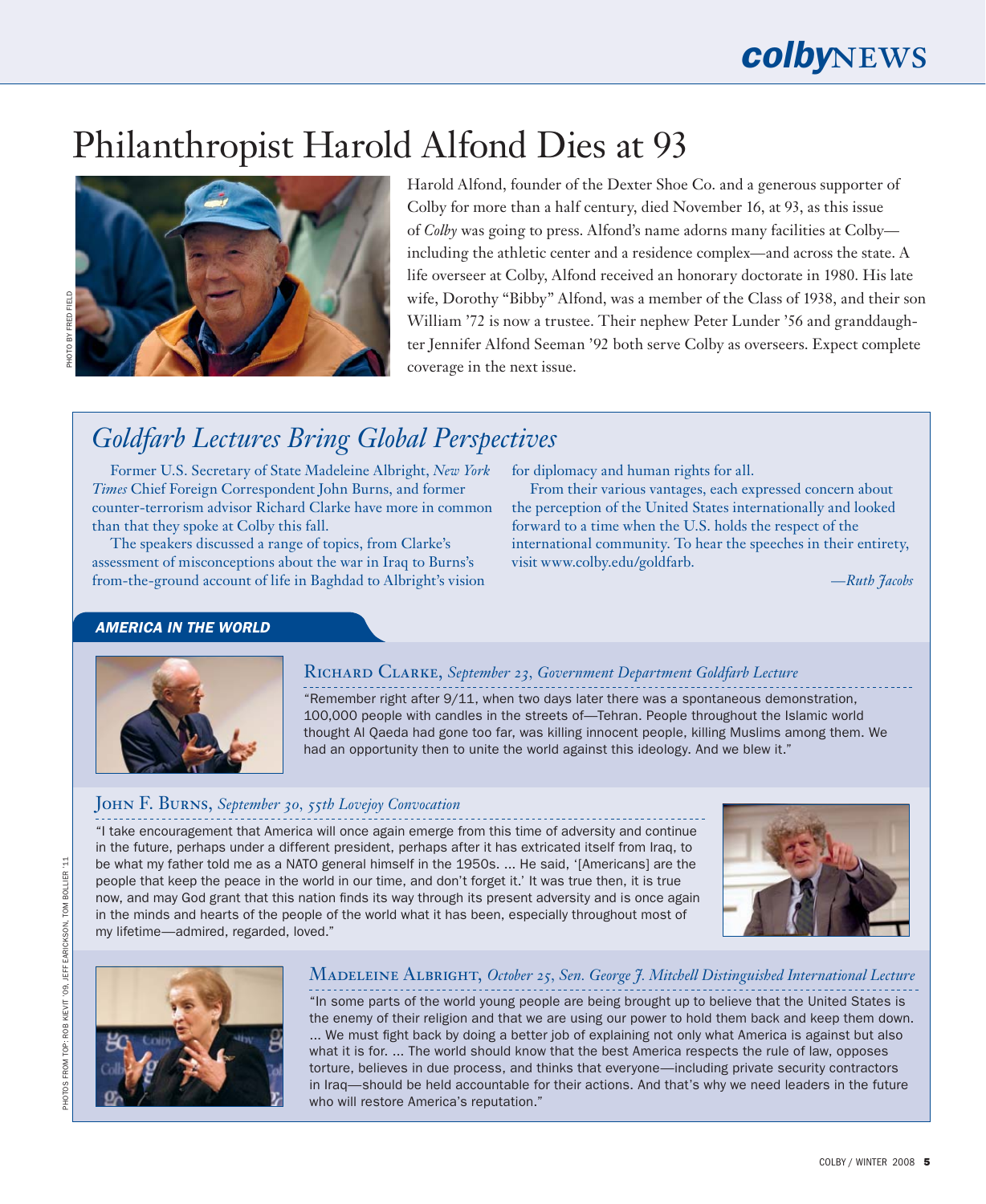## **InsideColby Adds Video**



Thanks in part to the popularity of online services like YouTube and iTunes, video is now a regular part of the Internet. This fall, insideColby added a student-produced vodcast (read: video podcast) aimed at capitalizing on that popularity. Martin "Moxie" Connelly '08 and

Ned Warner '09 create the three- to

five-minute videos exploring some aspect of the Colby experience—both on campus and off. The duo has covered students' impressions of the new Pulver Pavilion, recent alums' return for Family Homecoming Weekend, the Waterville farmers' market, and student activism, from politics to human rights. "Every two weeks, we try to make the magic happen," said Connelly.

InsideColby, which consists entirely of student-generated content, also includes a magazine, blogs, photos, an audio podcast, and more. To watch—or subscribe to—the vodcast, go to www. insidecolby.com/video. —*Rob Clockedile*

### *And the Survey Says!*



New federal restrictions have made it more difficult for Colby's international alumni to stay in the United States. In the last issue we asked, "Do you think the number of professional

visas should be restored?"

#### 67% Yes. We need more highly educated people in this country.

33% No. Not unless the unemployment rate drops to zero.

### *Consider This . . .*

This fall saw changes to Colby's first-year orientation program (see P. 32). Do you think orientation needed revamping? *Go to www.colby.edu/mag to weigh in.*

### *Boating Accident Claims Life of Administrator*



Long-time employee **Thomas** Kopp, senior associate dean of admissions, died November 10 in a

boating accident on Great Pond in Rome, Maine. Kopp worked at Colby for almost 30 years, beginning in athletics and, since 1983, in admissions. "Many students now enrolled at Colby, as well as many alumni, will remember Tom fondly as the person whose warm smile and enthusiasm introduced them to the College," wrote President William D. Adams in an e-mail to the community.

## PAVILION COMPLETE, BOOKSTORE COMING

A spirited crowd of students, faculty, staff, alumni, and trustees gathered in Pulver Pavilion in Cotter Union on Friday evening, October 26, to officially dedicate the new addition, which opened at the start of the academic year. The naming gift was given by Trustee David Pulver '63, his wife, Carol, and their daughter, Stephanie '93.

"Peter Bohlin nailed it," said Joseph Boulos '68, chair of Colby's Board of Trustees, referring to principal architect Peter Bohlin, of Bohlin Cywinski Jackson architects. "This is fabulous. Colby cannot thank the Pulvers enough for all they've done for the College,

but tonight I think we're going to try." "Carol and I are even more thrilled today than we were the day Peter Bohlin came on board because it works," said Pulver as he addressed the crowd at the dedication. "It's a truly centralized place for people to gather."

The opening of Pulver Pavilion signals



*An architect's rendering shows the bookstore addition on the far right of Cotter Union.*

the near-completion of a comprehensive student center for Colby. Those attending the dedication ceremony could not help noticing the grid of I-beams already in place just outside Page Commons. Next fall, the 9,000-square-foot, \$4.25-million bookstore addition will open, making Cotter a true hub for student activity on campus. The main entrance for the bookstore will be off Page Commons lobby. The move of the bookstore from the Roberts Building will help allow for the ultimate transformation of that building into a residence hall. —*Steve Heacock*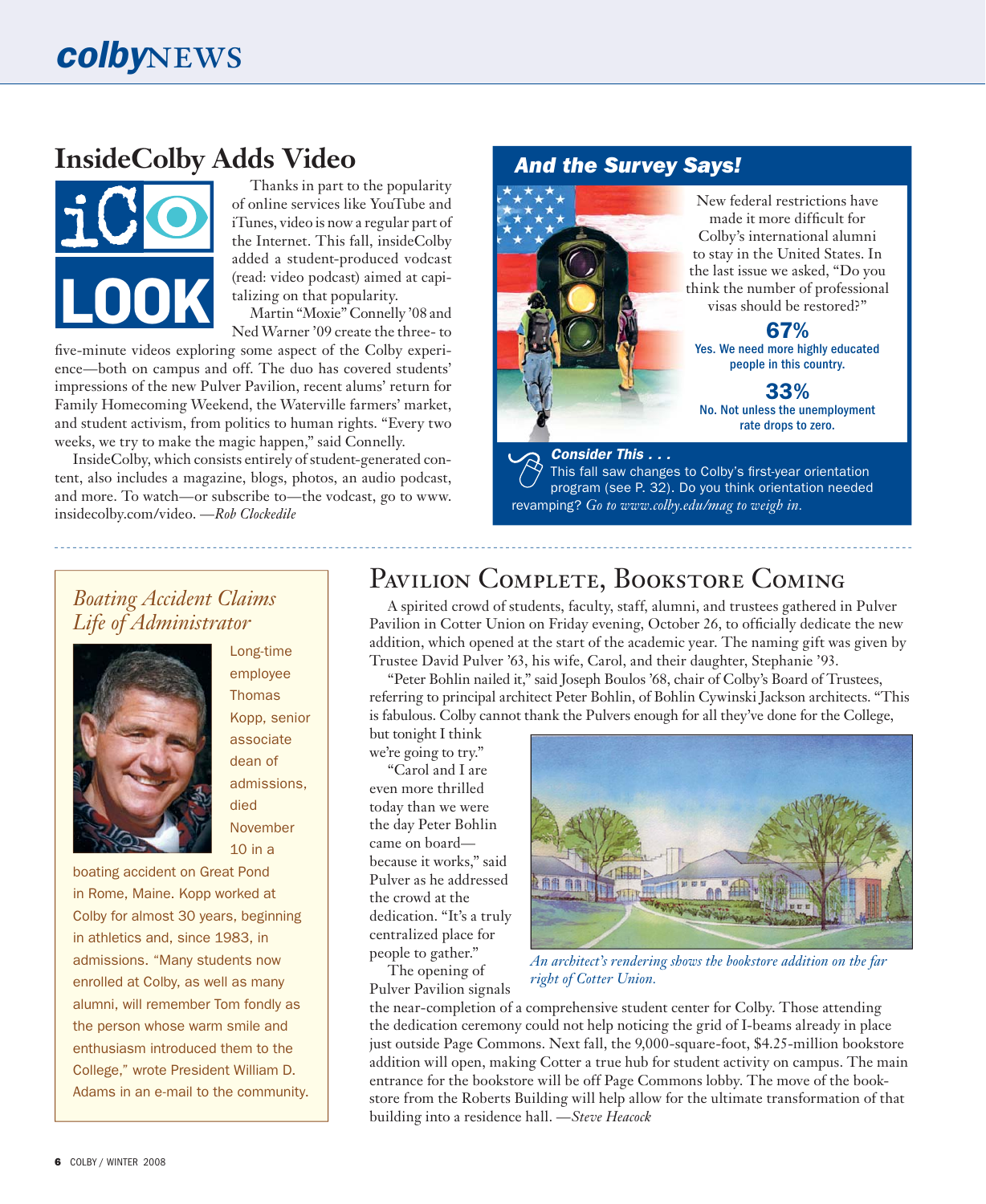## *Access Granted*

If a top-notch student from Maine doesn't apply to—or doesn't attend—Colby because of anxiety about student loan debt, then Colby and the student both miss an opportunity. That's the premise behind a new initiative that will convert student loans to grants in financial aid packages for Maine students, part of a larger goal of increasing access to the College.

Parents in the low- to middle-income range in Maine might discourage their children from taking out \$5,000 a year—\$20,000 over four years—to attend Colby, said Chair of the Board of Trustees Joseph Boulos '68,

who, with his wife, Sheri, is supporting the initiative with the lead gift. "They automatically assume that they could never pay that back."

Now they won't have to.

As Colby assesses each accepted student's financial need, it calculates a financial aid package to meet that need. These packages may include grants, outside scholarships, work-study, and student loans. Beginning next fall, the student-loan portion for current and incoming Maine students will be turned into grants.

So why the focus on Maine? There are a few reasons, says



"I think we owe it to the state of Maine, as a college that was founded almost 200 years ago, to give these kids an opportunity." *Joseph Boulos '68*

Boulos, a Maine native. Students from Maine excel at Colby. "I've always believed that the greatest attribute of most Mainers is that they know how to work, and I think it has proven out over the years." Also, over

the years Colby has seen the percentage of Maine students drop below the target 10 to 12 percent, and this policy is aimed at keeping that from becoming a trend.

But that's not all.

Maine students are an important part of the culture at the College, said Boulos. Historically Colby has always had a commitment to the people of this state, and this needs to continue. "I think we owe it to the state of Maine, as a college that was founded almost 200 years ago, to give these kids an opportunity." —*R.J*.

### Dams and Damnation

China's effort to create hydropower dams on the Nu River would affect everything from the environment to the economy. A Goldfarb Center multidisciplinary symposium in October explored these, and other, implications.

*Damming the Nu* looked at China's proposal to build 13 dams along the Nu River in Yunnan Province, one of the poorest areas of China. The proposal is part of an initiative to develop western China's energy resources to fuel the economic boom in the east. Many believe the initiative is harming politically powerless peasants.

The magnitude of the dams' potential impact on the environment, social systems, local populations, and energy demand in China brought the issue to the international stage. The area, designated by the U.N. as a World Heritage Site, contains old-growth forests, 7,000 species of plants, and 80 rare or endangered animal species. According to Desiree Tullos of Oregon State University, the dams are likely to cause extinction and

thus reduce the value of one of the world's richest sites of biodiversity.

Assistant Professor of Economics Phil Brown, who organized the symposium, said that dams would bring both costs and benefits, but that the adverse effects would be "likely to fall disproportionately on the rural poor." Thousands of local residents are likely to be worse off economically through the displacement process, he said.

Scholars from China joined those from the United States to exchange expertise and inform the 30 students who attended. Chen Daqing of the Yangtze River Fisheries Institute in Yunnan said that he would incorporate what he learned at Colby into his work on the Nu River.

As part of its effort to bring nationally and internationally recognized professionals and scholars to Colby to share insight on issues in politics and public policy, the Goldfarb Center for Public Affairs and Civic Engagement sponsored the symposium. *—Po Yin Wong '09*



#### Out of Adversity

They were child soldiers, abducted by rebel forces in northern Uganda's lengthy civil war and forced to participate in and witness unthinkable violence. But in this climate of fear and squalor, the children of the Patongo refugee camp mounted a bid to compete in the National Music Competition in far-off Kampala. Award-winning documentary filmmakers Sean Fine and Andrea Nix Fine '91 have chronicled this story in *War/ Dance*, which is acclaimed on the festival circuit and now in release—with profits to go to children in Uganda. More at www.wardance.org and www.wardancethemovie.com.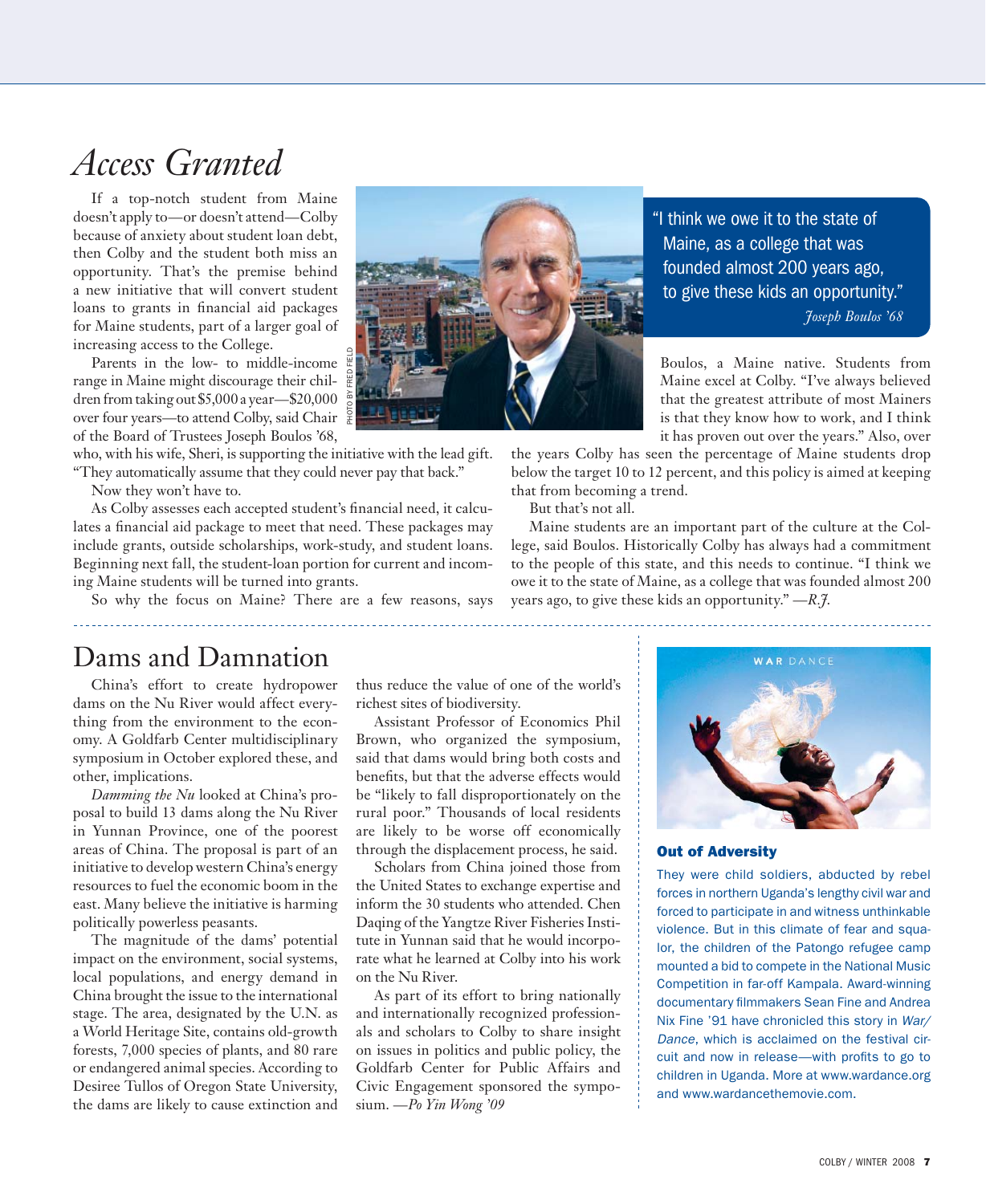# Native Partners

A collaboration among four Native American tribes and Colby, Bates and Bowdoin colleges was launched this fall to enhance the college students' knowledge about the Wabanaki peoples and to increase college aspirations among native youth in the Wabanaki Confederacy, which includes Penobscot, Passamaquoddy, Maliseet, and Micmac communities.

The project, Working to Build Bridges to Com-

munities, uses the acronym WBBC, which also represents initials of the four partners. The initial component, Early College Awareness, is planned for February and March, with teams of four to six students from each college visiting the native communities in northern and eastern Maine. The college students will be guests of the Wabanakis, learning about native culture and working with fourth through eighth graders.

The three colleges

### *Gossip Girls Get Scripted*

Cecily von Ziegesar's tales of the precocious and footloose students at a tony New York City private school captured the interest not only of teen readers but of television executives.

The best-selling *Gossip Girl* books created by von Ziegesar '92 became the *Gossip* 



*Girl* TV series—produced by the same people who created the California melodrama *The O.C.*

recruited students in November to participate in a training session December 1 and another workshop in February. The Colby team is scheduled to visit five sites March 23-28, during

Spring Break.

Additional initiatives under consideration include a summer program for native students to visit the college campuses and efforts to ensure that campus climates are welcoming to native youth. —*Stephen Collins '74*

Von Ziegesar is no longer doing *Gossip Girl* books, nor was she involved in the adaptation of her books to TV. She has traded fictional teenagers for real-life motherhood and other projects.

"I thought it was going to be the sort of Disney version of the books, really toned down and corny," she told *The New York Times*. "A while back, there was a script circulating, and the boys were playing polo in Central Park. And I was horrified, because that doesn't happen. It was such a stereotype." *—Gerry Boyle '78*

#### New Director of Alumni and Donor Relations Named

Following a national search for a new director of alumni and donor relations, Colby found the best candidate right on Mayflower Hill. Meg Bernier '81, who worked previously as associate director and, most recently, as acting director, was named director in November. Bernier has worked at Colby since 1997 and is credited with developing and managing many programs, including Alumni College and, more recently, the Colby Alumni Network. *Meg Bernier '81*



### **Wit & Wisdom**

"The people at Southern Connecticut State University have cast the entire novel. They know exactly who each character is and have got it figured out. [...] Southern Illinois is convinced they are the ones and strangely enough, Colby College, where I went to after I left Southern Illinois, they're convinced that it's their English department too that's portrayed in the novel."

*Richard Russo, former English professor, when asked about his book* Straight Man *being based on Southern Illinois University.* 

> "Slightly Stoopid gives a mostly lame performance."

*Headline on an* Echo *review. Slightly Stoopid (a band) played in Pulver Pavilion.*

"Doggie was a walking, talking, bewhiskered MRI in the days before the MRI was even invented."

*College Historian Earl Smith, on the diagnostic gifts of Clarence "Doggie" Dore '39, M.D., in a eulogy in Lorimer Chapel Nov. 17. Dr. Dore, the College physician from 1949 to 1981, died Nov. 6.*

#### "He made me want to become a good man."

*Eric Weeks '80, on Tom Kopp, who served as his football coach in 1979 and died in a boating accident in November*. (See obituary, p. 71.)

#### "Is Colby College the Dolphins after Shula or the Cowboys after Landry?"

*Headline on the Environmental Economics Web site's notice regarding the search for Mitchell Family Professor of Economics Tom Tietenberg's replacement, since he's retiring in 2008. "Almost everyone who teaches environmental economics begins with Tietenberg's book. If you are bold enough to attempt to replace a legend, the ad is below."*

#### "I never thought I'd have a 71-year-old son."

*Mother of Bob Saltz '58, after he told her on her recent birthday that he never thought he'd have a 100-year-old mother.*